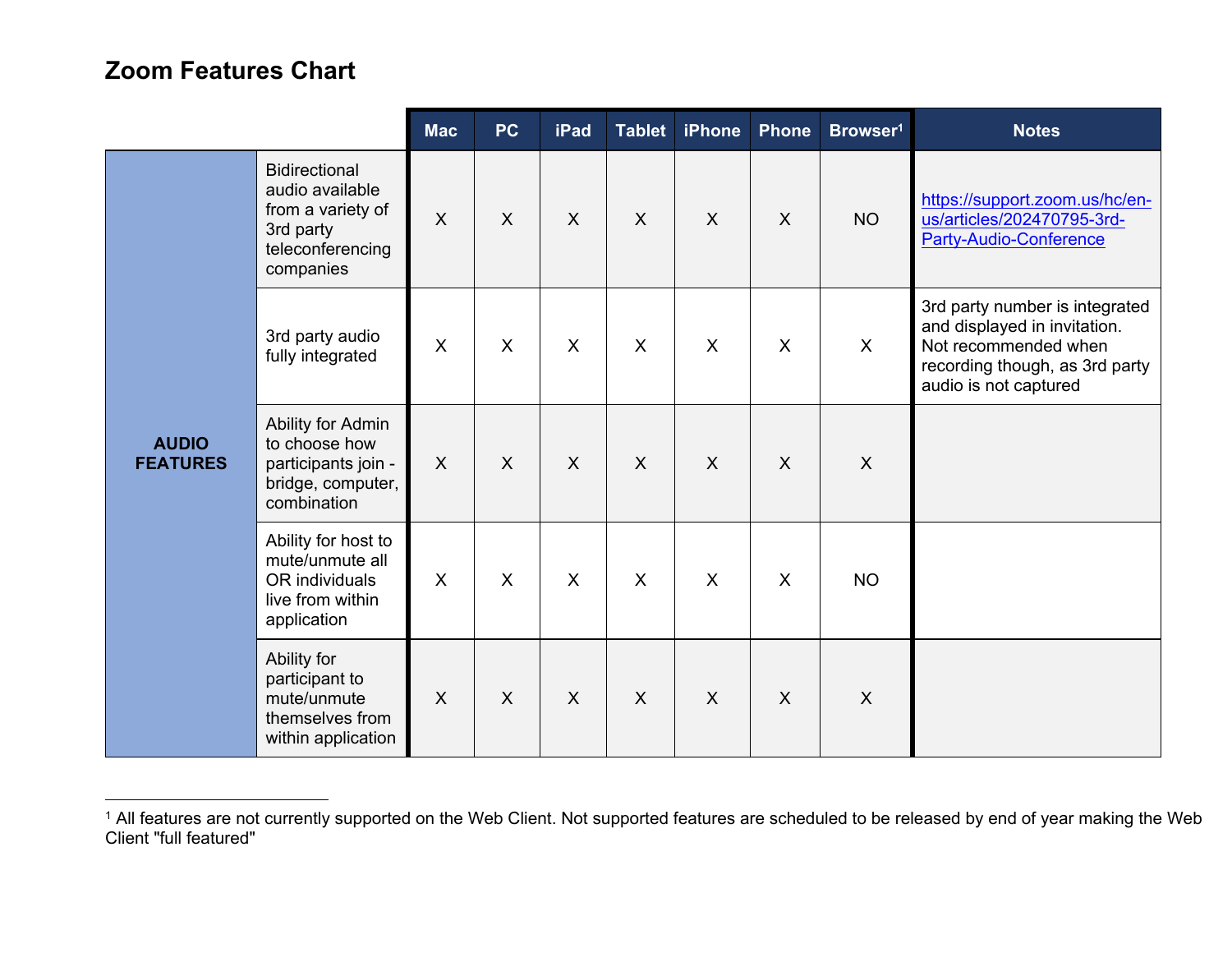|                                 |                                                                          | <b>Mac</b>                | <b>PC</b>                 | iPad                    | <b>Tablet</b>             | <b>iPhone</b> | <b>Phone</b> | Browser <sup>1</sup>      | <b>Notes</b>                                                                       |
|---------------------------------|--------------------------------------------------------------------------|---------------------------|---------------------------|-------------------------|---------------------------|---------------|--------------|---------------------------|------------------------------------------------------------------------------------|
| <b>VIDEO</b><br><b>FEATURES</b> | <b>Bidirectional</b><br>video available                                  | X                         | $\boldsymbol{\mathsf{X}}$ | X                       | $\boldsymbol{\mathsf{X}}$ | X             | $\mathsf{X}$ | $\boldsymbol{\mathsf{X}}$ |                                                                                    |
|                                 | Ability for host to<br>share Multiple<br>sources of video<br>at one      | $\mathsf{X}$              | $\boldsymbol{X}$          | $\mathsf{X}$            | $\sf X$                   | $\sf X$       | $\sf X$      | <b>NO</b>                 |                                                                                    |
|                                 | Ability for host to<br>stop participants<br>from sharing their<br>webcam | $\boldsymbol{\mathsf{X}}$ | X                         | X                       | $\boldsymbol{\mathsf{X}}$ | X             | X            | <b>NO</b>                 |                                                                                    |
|                                 | Ability for<br>participants to<br>stop sharing their<br>webcam           | $\sf X$                   | $\sf X$                   | $\overline{\mathsf{X}}$ | $\sf X$                   | $\sf X$       | $\sf X$      | $\boldsymbol{\mathsf{X}}$ |                                                                                    |
|                                 | Ability to use<br>external video<br>systems of our<br>choice             | $\sf X$                   | $\sf X$                   | $\mathsf{X}$            | $\sf X$                   | $\sf X$       | $\sf X$      | $\sf X$                   |                                                                                    |
| <b>ROOM LAYOUT</b>              | Ability to change<br>location of pods                                    | $\sf X$                   | $\boldsymbol{X}$          | $\mathsf{X}$            | $\sf X$                   | $\sf X$       | $\sf X$      | X                         | Answers in this section are<br>assuming "pods" are<br>equivalent to a "Zoom Room." |
|                                 | Ability to change<br>dimension of<br>pods                                | $\sf X$                   | $\boldsymbol{\mathsf{X}}$ | $\sf X$                 | $\sf X$                   | $\sf X$       | X            | X                         |                                                                                    |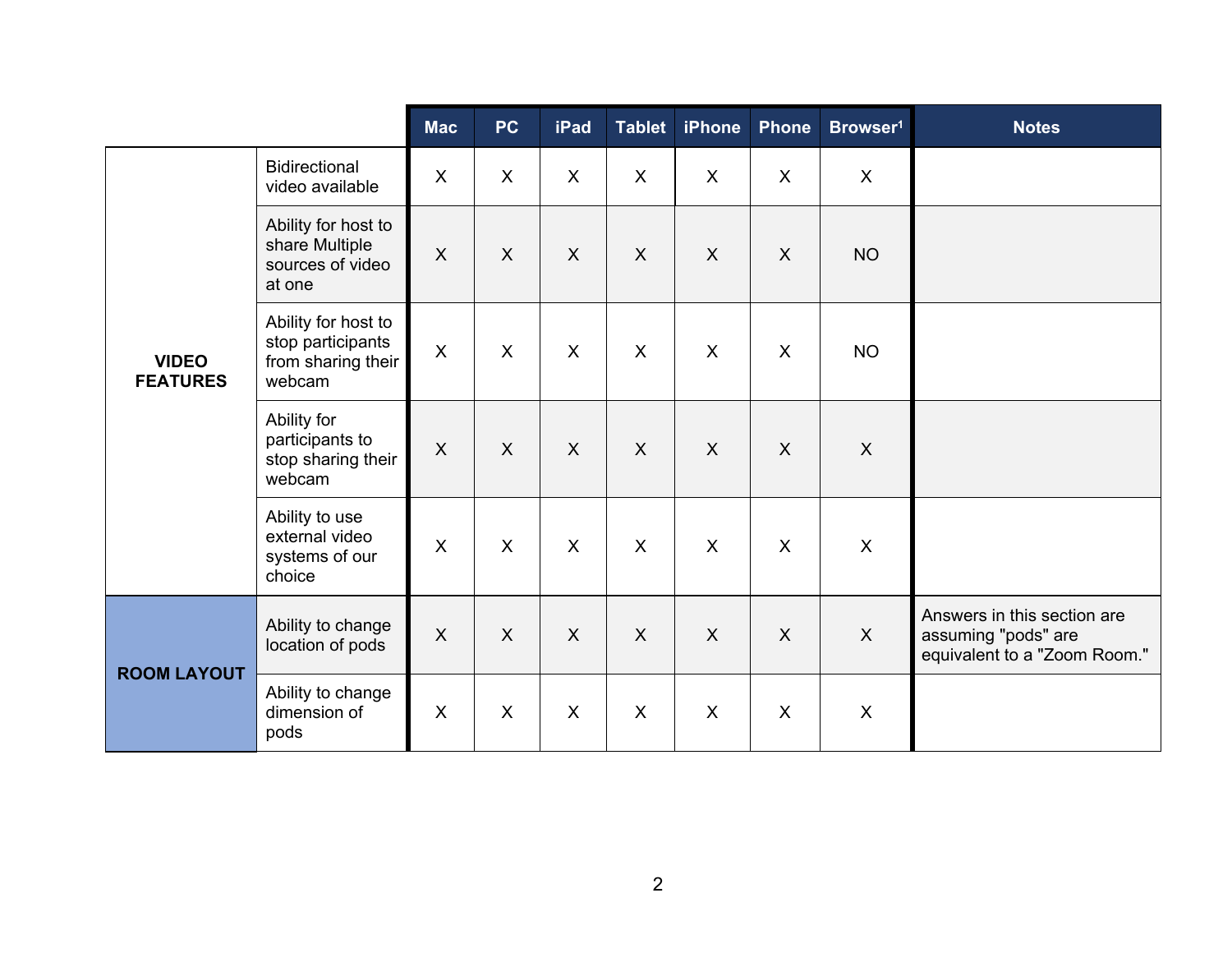|                                    |                                                                                                                         | <b>Mac</b> | <b>PC</b> | iPad                    | <b>Tablet</b> | <b>iPhone</b> | Phone        | Browser <sup>1</sup>      | <b>Notes</b>                                                                                                                                                                                                                             |
|------------------------------------|-------------------------------------------------------------------------------------------------------------------------|------------|-----------|-------------------------|---------------|---------------|--------------|---------------------------|------------------------------------------------------------------------------------------------------------------------------------------------------------------------------------------------------------------------------------------|
|                                    | Ability to use<br>multiples of one<br>pod - multiple<br>chats, multiple<br>documents<br>shared/viewed<br>simultaneously | $\sf X$    | <b>NO</b> | <b>NO</b>               | <b>NO</b>     | <b>NO</b>     | <b>NO</b>    | <b>NO</b>                 | Currently in Beta for Mac but<br>coming end of year. ZR's will<br>allow for up to 2 screen<br>shares at the same time                                                                                                                    |
|                                    | Presenter<br>view/mode to<br>make changes<br>that participants<br>don't see                                             | X          | $\sf X$   | $\overline{\mathsf{X}}$ | $\sf X$       | $\mathsf{X}$  | X            | $\boldsymbol{\mathsf{X}}$ |                                                                                                                                                                                                                                          |
|                                    | Saved room<br>layouts/templates<br>which can be<br>changed on the<br>fly with one click                                 | <b>NO</b>  | <b>NO</b> | <b>NO</b>               | <b>NO</b>     | <b>NO</b>     | <b>NO</b>    | <b>NO</b>                 |                                                                                                                                                                                                                                          |
| <b>INDIVIDUAL POD REQUIREMENTS</b> |                                                                                                                         |            |           |                         |               |               |              |                           |                                                                                                                                                                                                                                          |
| <b>SHARE POD</b>                   | Ability to have<br>multiple share<br>pods                                                                               | X          | $\sf X$   | $\mathsf{X}$            | $\sf X$       | $\mathsf{X}$  | $\mathsf{X}$ | <b>NO</b>                 | Answers in this section are<br>assuming "pods" are<br>equivalent to an individual<br>"Zoom meeting hosts.".<br>Individuals can have multiple<br>hosts licenses as long as they<br>are each associated with<br>different email addresses. |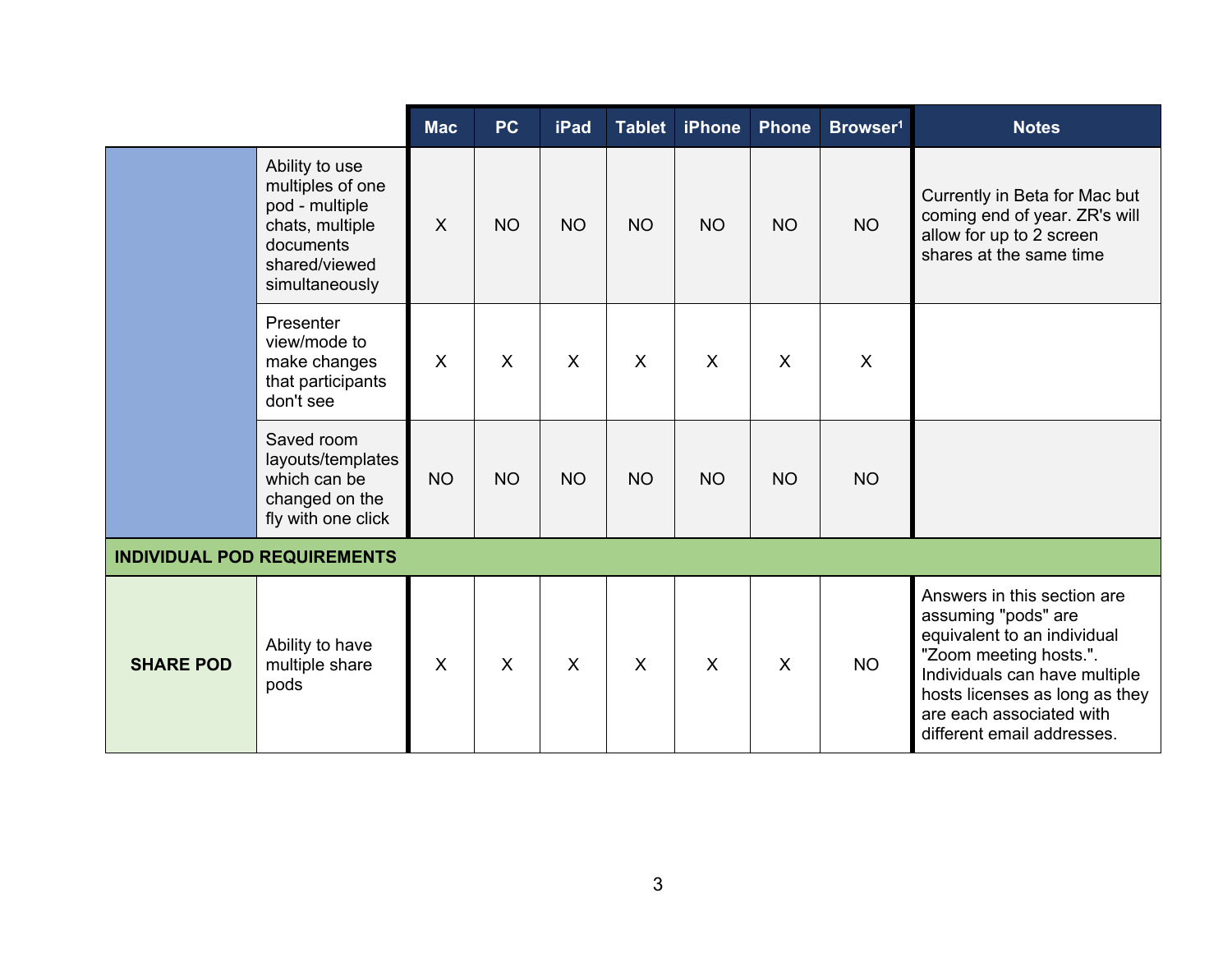|                                  |                                                                                                | <b>Mac</b>                | <b>PC</b>                 | iPad           | <b>Tablet</b> | <b>iPhone</b>             | <b>Phone</b>     | Browser <sup>1</sup>      | <b>Notes</b> |
|----------------------------------|------------------------------------------------------------------------------------------------|---------------------------|---------------------------|----------------|---------------|---------------------------|------------------|---------------------------|--------------|
|                                  | Ability to share<br>screen,<br>documents, or<br>applications                                   | $\boldsymbol{\mathsf{X}}$ | $\boldsymbol{\mathsf{X}}$ | $\mathsf{X}$   | $\mathsf{X}$  | $\mathsf{X}$              | $\mathsf{X}$     | <b>NO</b>                 |              |
|                                  | Ability to go full<br>screen with any<br>shared item                                           | $\mathsf{X}$              | $\mathsf{X}$              | $\mathsf{X}$   | X             | X                         | $\mathsf{X}$     | <b>NO</b>                 |              |
|                                  | Ability for<br>participants to go<br>full screen with<br>any share pods                        | $\boldsymbol{\mathsf{X}}$ | $\mathsf{X}$              | $\mathsf{X}$   | $\mathsf{X}$  | $\mathsf{X}$              | $\boldsymbol{X}$ | <b>NO</b>                 |              |
|                                  | Ability to control<br>whether<br>participants<br>can/can't<br>advance slides<br>back and forth | $\boldsymbol{\mathsf{X}}$ | $\boldsymbol{\mathsf{X}}$ | $\overline{X}$ | $\mathsf{X}$  | $\mathsf{X}$              | $\mathsf{X}$     | <b>NO</b>                 |              |
|                                  | List of Hosts,<br>Presenters,<br>Participants                                                  | $\boldsymbol{\mathsf{X}}$ | $\mathsf{X}$              | $\mathsf{X}$   | $\mathsf{X}$  | $\mathsf{X}$              | $\pmb{\times}$   | $\pmb{\times}$            |              |
| <b>PARTICIPANT</b><br><b>POD</b> | Ability to change<br>name/info of<br>anyone                                                    | $\boldsymbol{\mathsf{X}}$ | $\pmb{\times}$            | $\mathsf{X}$   | $\mathsf{X}$  | $\boldsymbol{\mathsf{X}}$ | $\mathsf{X}$     | $\boldsymbol{\mathsf{X}}$ |              |
|                                  | Ability to change<br>the role of<br>anyone                                                     | $\mathsf{X}$              | $\mathsf{X}$              | $\mathsf{X}$   | $\mathsf{X}$  | $\mathsf{X}$              | $\mathsf{X}$     | $\boldsymbol{\mathsf{X}}$ |              |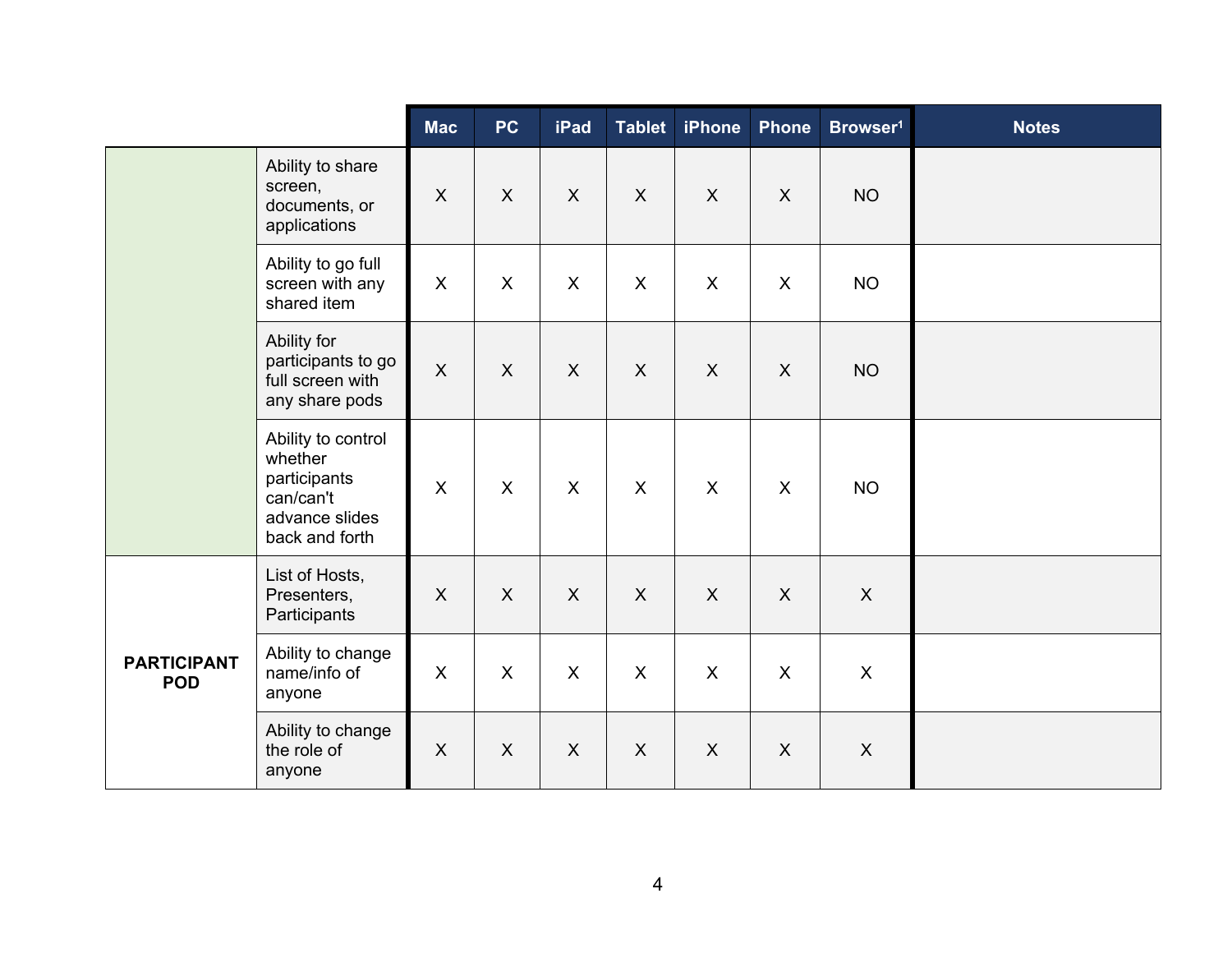|                           |                                                                                                                                          | <b>Mac</b>                | <b>PC</b>                 | <b>iPad</b>  | Tablet                    | <b>iPhone</b> | <b>Phone</b> | Browser <sup>1</sup> | <b>Notes</b> |
|---------------------------|------------------------------------------------------------------------------------------------------------------------------------------|---------------------------|---------------------------|--------------|---------------------------|---------------|--------------|----------------------|--------------|
|                           | Ability for<br>participants to<br>raise/lower hand                                                                                       | $\boldsymbol{\mathsf{X}}$ | $\mathsf{X}$              | $\mathsf{X}$ | $\mathsf{X}$              | $\mathsf{X}$  | $\mathsf{X}$ | $\mathsf{X}$         |              |
|                           | Obvious cue to<br>the host that a<br>hand is raised                                                                                      | $\boldsymbol{\mathsf{X}}$ | $\boldsymbol{\mathsf{X}}$ | $\mathsf{X}$ | $\boldsymbol{\mathsf{X}}$ | $\mathsf{X}$  | $\mathsf{X}$ | $\pmb{\times}$       |              |
| <b>CHAT</b><br><b>POD</b> | Ability to view the<br>contents of the<br>chat from the<br>time the meeting<br>start, regardless<br>of when you<br>joined the<br>session | <b>NO</b>                 | <b>NO</b>                 | <b>NO</b>    | <b>NO</b>                 | <b>NO</b>     | <b>NO</b>    | <b>NO</b>            |              |
|                           | Ability to<br>save/export the<br>public chat,<br>separate from<br>the private chats                                                      | $\sf X$                   | $\boldsymbol{X}$          | <b>NO</b>    | <b>NO</b>                 | <b>NO</b>     | <b>NO</b>    | <b>NO</b>            |              |
|                           | Ability for private<br>chat between<br>hosts, hosts and<br>participants, and<br>participant to<br>participant                            | $\pmb{\times}$            | $\mathsf{X}$              | $\mathsf{X}$ | $\boldsymbol{\mathsf{X}}$ | $\mathsf{X}$  | $\mathsf{X}$ | $\mathsf{X}$         |              |
|                           | Ability to control<br>these<br>preferences                                                                                               | $\mathsf{X}$              | $\mathsf{X}$              | $\mathsf{X}$ | X                         | X             | $\mathsf{X}$ | $\mathsf{X}$         |              |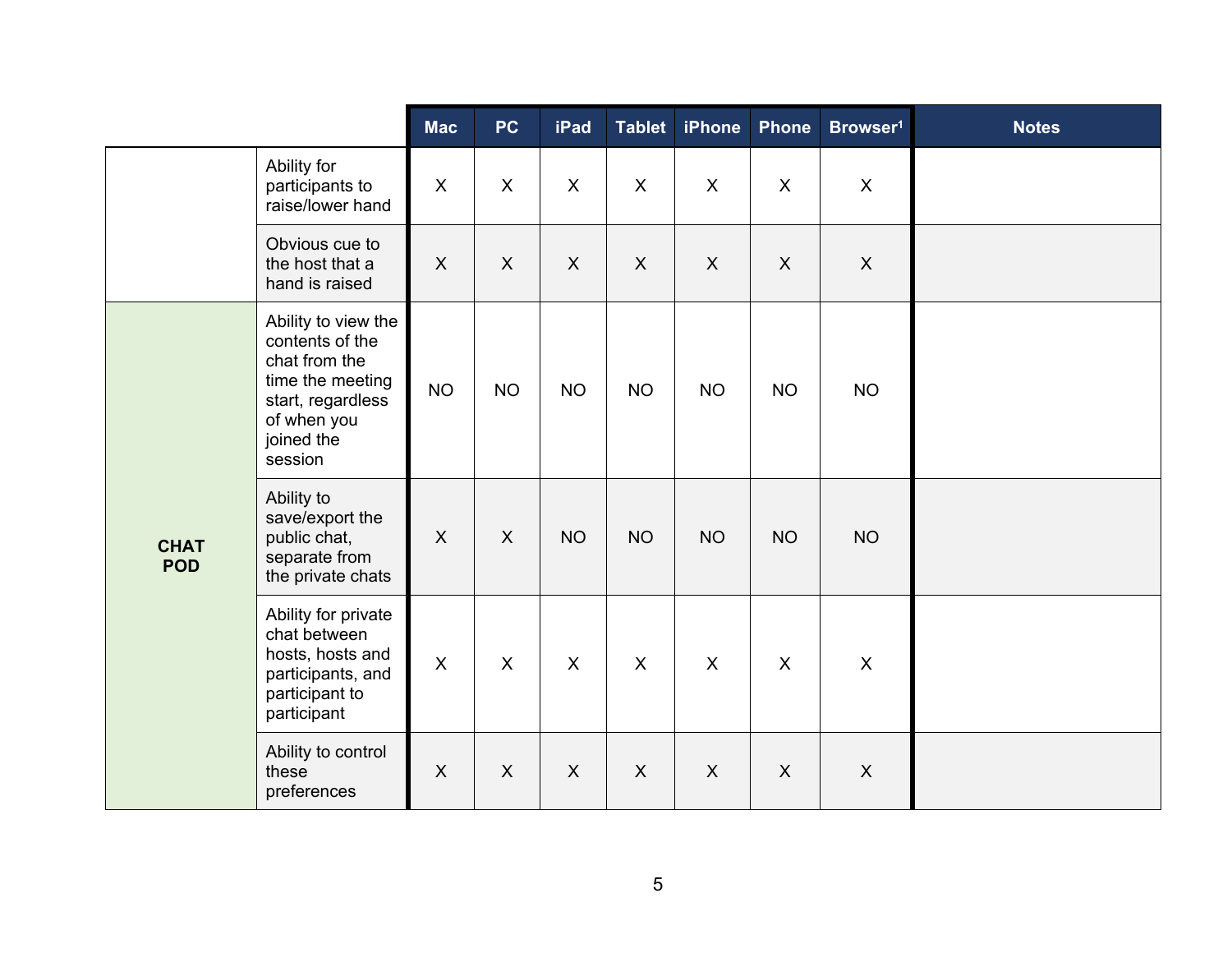|                             |                                                                                | <b>Mac</b>                | PC                        | <b>iPad</b>  | <b>Tablet</b> | <b>iPhone</b>           | <b>Phone</b> | Browser <sup>1</sup>      | <b>Notes</b>                                                                                    |
|-----------------------------|--------------------------------------------------------------------------------|---------------------------|---------------------------|--------------|---------------|-------------------------|--------------|---------------------------|-------------------------------------------------------------------------------------------------|
| <b>NOTES</b><br><b>POD</b>  | Ability to update<br>notes on the fly                                          | <b>NO</b>                 | <b>NO</b>                 | <b>NO</b>    | <b>NO</b>     | <b>NO</b>               | <b>NO</b>    | <b>NO</b>                 | Answers in this section are<br>assuming "Notes Pod" is<br>equivalent to Zoom's<br>"Whiteboard"  |
|                             | Ability to share<br>links                                                      | $\sf X$                   | $\sf X$                   | $\mathsf{X}$ | $\sf X$       | $\sf X$                 | X            | $\mathsf{X}$              | Links can be shared inside in-<br>meeting chat                                                  |
|                             | Ability to delete<br>contents during<br>the meeting                            | <b>NO</b>                 | <b>NO</b>                 | <b>NO</b>    | <b>NO</b>     | <b>NO</b>               | <b>NO</b>    | <b>NO</b>                 |                                                                                                 |
| <b>SCRIBE</b><br><b>POD</b> | Ability to add a<br>scribe/closed<br>captioning/RTT<br>pod                     | X                         | $\sf X$                   | <b>NO</b>    | <b>NO</b>     | <b>NO</b>               | <b>NO</b>    | <b>NO</b>                 | Answers in this section are<br>assuming "Scribe Pod" is<br>equivalent to Zoom's<br>"Whiteboard" |
|                             | Ability to<br>save/export<br>contents of pod<br>as an unofficial<br>record     | $\boldsymbol{\mathsf{X}}$ | $\boldsymbol{\mathsf{X}}$ | $\mathsf{X}$ | $\sf X$       | $\overline{\mathsf{X}}$ | X            | $\boldsymbol{\mathsf{X}}$ |                                                                                                 |
|                             | Ability to view the<br>contents of the<br>scribe pod from<br>different devices | $X^2$                     | $X^3$                     | $\mathsf{X}$ | $\sf X$       | $\sf X$                 | $\sf X$      | X                         |                                                                                                 |

<sup>2</sup> Does not work with streamtext urls - provides its own url to 3rd party writer

<sup>&</sup>lt;sup>3</sup> Does not work with streamtext urls - provides its own url to 3rd party writer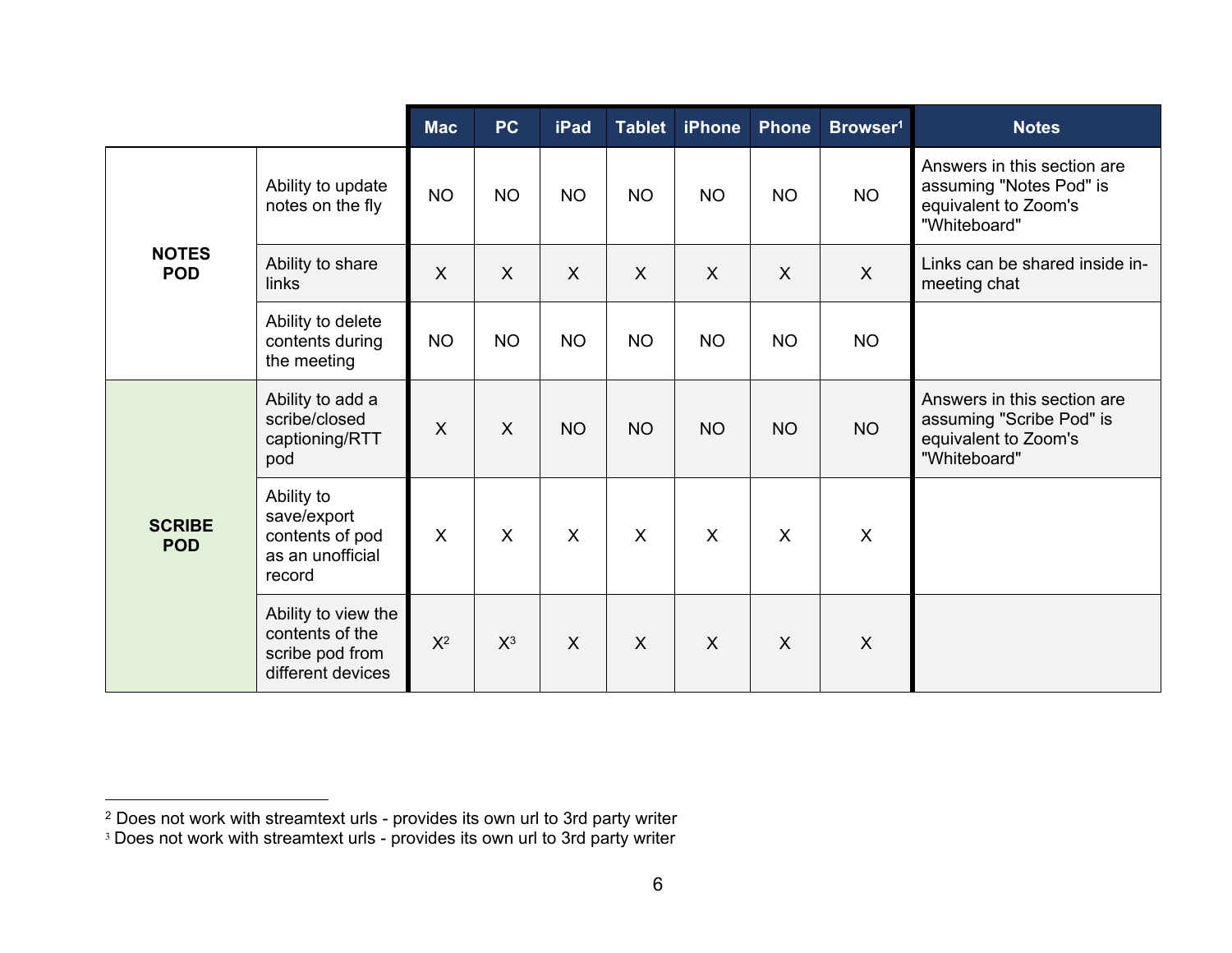|                   |                                                                                        | <b>Mac</b>                | <b>PC</b>    | <b>iPad</b>  | <b>Tablet</b> | <b>iPhone</b> | <b>Phone</b> | Browser <sup>1</sup> | <b>Notes</b>                                                                                                                                                         |
|-------------------|----------------------------------------------------------------------------------------|---------------------------|--------------|--------------|---------------|---------------|--------------|----------------------|----------------------------------------------------------------------------------------------------------------------------------------------------------------------|
| <b>POLLING</b>    | Ability to poll live                                                                   | $\boldsymbol{\mathsf{X}}$ | $\mathsf{X}$ | <b>NO</b>    | <b>NO</b>     | <b>NO</b>     | <b>NO</b>    | <b>NO</b>            | https://support.zoom.us/hc/en-<br>us/articles/213756303-Polling-<br>for-Meetings<br>You are able to have<br>participants answer polling<br>questions from mobile app |
|                   | Ability to provide<br>survey link at end<br>- including 3rd<br>party surveying<br>tool | $\sf X$                   | $\sf X$      | $\mathsf{X}$ | $\sf X$       | $\mathsf{X}$  | $\mathsf{X}$ | $\sf X$              | Currently only 3rd party<br>survey link. This item is on<br>roadmap                                                                                                  |
|                   | Polling templates                                                                      | $\sf X$                   | $\sf X$      | $\mathsf{X}$ | $\sf X$       | $\sf X$       | $\mathsf{X}$ | <b>NO</b>            | Pre created and ad hoc polls                                                                                                                                         |
| <b>REPORTS</b>    | Ability to<br>generate reports<br>per room by<br>session or overall<br>usage           | $\sf X$                   | $\sf X$      | $\mathsf{X}$ | $\sf X$       | $\mathsf{X}$  | $\mathsf{X}$ | $\sf X$              | Wide range of reports are<br>available by accessing Report<br>or graphical representation via<br>Dashboard                                                           |
|                   | Ability to<br>generate overall<br>usage reports for<br>entire account                  | $\sf X$                   | $\sf X$      | $\mathsf{X}$ | $\sf X$       | X             | $\sf X$      | $\sf X$              |                                                                                                                                                                      |
| <b>RECORDINGS</b> | Ability for host to<br>start, stop, and<br>pause the<br>recording                      | $\sf X$                   | $\sf X$      | $\sf X$      | $\sf X$       | $\sf X$       | $\mathsf{X}$ | $\sf X$              | Recordings can be local or<br>cloud and are available in<br>various formats, including<br>audio transcript                                                           |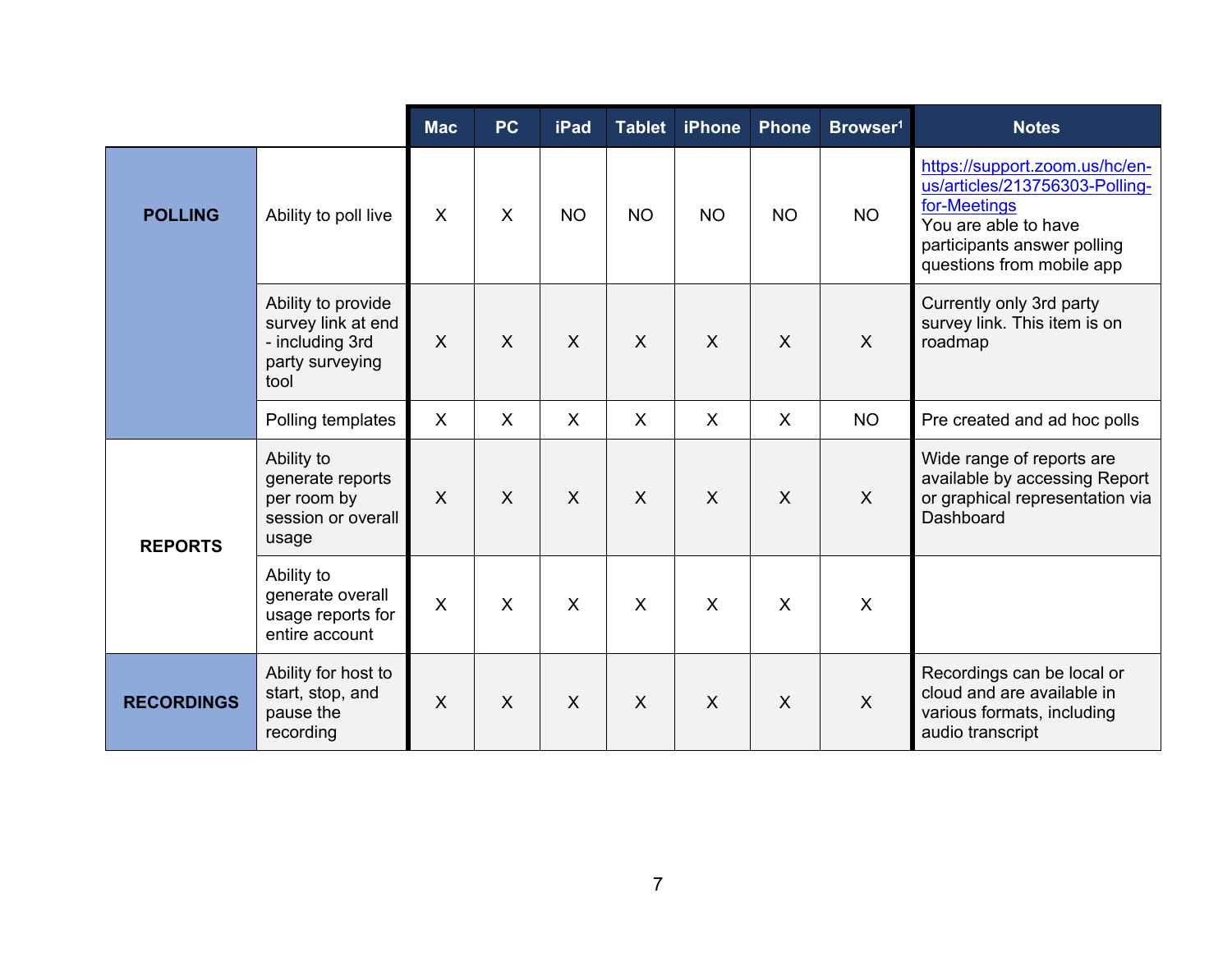|              |                                                                                                                                                     | <b>Mac</b>                 | <b>PC</b>                  | <b>iPad</b>                | <b>Tablet</b>              | <b>iPhone</b>              | <b>Phone</b>               | Browser <sup>1</sup>       | <b>Notes</b>                                                                                                |
|--------------|-----------------------------------------------------------------------------------------------------------------------------------------------------|----------------------------|----------------------------|----------------------------|----------------------------|----------------------------|----------------------------|----------------------------|-------------------------------------------------------------------------------------------------------------|
|              | Ability to make a<br>recording public,<br>private, or<br>passcode<br>protected                                                                      | $\sf X$                    | $\mathsf{X}$               | $\mathsf{X}$               | $\mathsf{X}$               | $\mathsf{X}$               | $\mathsf{X}$               | $\mathsf{X}$               |                                                                                                             |
|              | <b>Staff members</b><br>can be given<br>multiple meeting<br>rooms to use for<br>their various<br>meetings without<br>requiring multiple<br>licenses | <b>SEE</b><br><b>NOTES</b> | <b>SEE</b><br><b>NOTES</b> | <b>SEE</b><br><b>NOTES</b> | <b>SEE</b><br><b>NOTES</b> | <b>SEE</b><br><b>NOTES</b> | <b>SEE</b><br><b>NOTES</b> | <b>SEE</b><br><b>NOTES</b> | Hosts can only have one<br>meeting running at a time, but<br>can designate alternate hosts<br>and co-hosts. |
| <b>ROLES</b> | # of available<br>rooms should<br>NOT equal # of<br>licenses - will<br>help avoid set<br>ups and/or<br>changing<br>passcodes<br>constantly          | <b>SEE</b><br><b>NOTES</b> | <b>SEE</b><br><b>NOTES</b> | <b>SEE</b><br><b>NOTES</b> | <b>SEE</b><br><b>NOTES</b> | <b>SEE</b><br><b>NOTES</b> | <b>SEE</b><br><b>NOTES</b> | <b>SEE</b><br><b>NOTES</b> | Active Host model will<br>accommodate this need, but<br>not quoted Named Host<br>model                      |
|              | Admins should<br>have access and<br>hosting rights in<br>all meeting<br>rooms                                                                       | $\boldsymbol{\mathsf{X}}$  | X                          | $\overline{X}$             | $\overline{X}$             | $\sf X$                    | $\mathsf{X}$               | <b>LIMITED</b>             | Admin can be added as<br>alternate host on each user<br>account and/or Zoom Room                            |